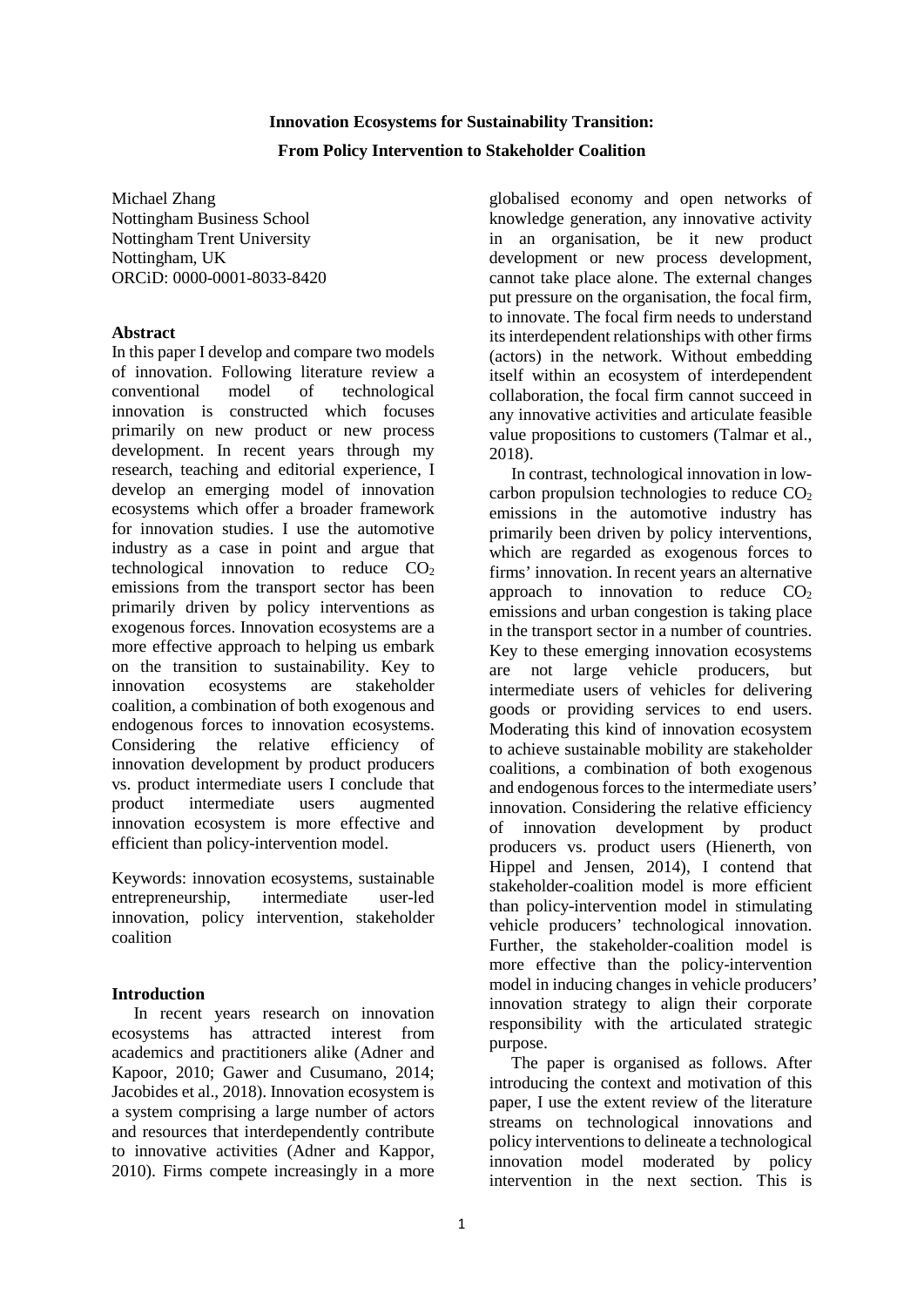followed by further review of the literature streams of innovation ecosystems and intermediate user-led innovation to depict an innovation ecosystem model moderated by a coalition force. This paper is primarily theoretical and conceptual, using prior theories and secondary data. In conclusion I will discuss the findings and implications for future research.

# **Technological innovation and policy intervention**

# *Locus of Innovation*

Innovation and entrepreneurship are regarded as the engine of economic growth and development (Dosi, 1988; Nelson and Winter, 1982; Schumpeter, 1934). Until recently manufacturing in developed economies has been "rooted in technological innovation" (Spring et al., 2017: 6). Manufacturing companies in the automotive industry have invested in both product innovation to sustain market competition and in process innovation to improve operational efficiency and product quality (Clark and Fujimoto, 1991; Womack et al., 1990). In the field of operations management, innovation development is linked with manufacturing strategy (Spring et al., 2017; Skinner, 1969). Spring et al. (2017) argue that the intensified competition by manufacturing companies from developing economies, in particular from Japan in the 1970s and 1980s, caused changes in policy and strategy in the US and UK. Manufacturing companies followed Japanese innovation approaches and invested in process innovation focusing on quality control and waste reduction, of material in terms of Lean principles and of time in terms of JIT (Oehmen and Rebentisch, 2010; Voss, 2005). This is followed by a strategic move from the 1990s onwards to improve managing resources and capabilities (Barney, 1991; Teece et al., 1997) for knowledge generation, entrepreneurial orientation, and organisational learning, in companies big and small (Grant, 1996; Lumpkin and Dess, 1996; Nonaka, 1994; Zhang et al., 2006). More recently in light of the current debate of corporate responsibility strategy for sustainability, which is derived from the concept of sustainable development as a national development framework, firms start to re-assess their strategic purpose and formulation (Haigh and Hoffman, 2012; Smith et al., 2010), which was "all but irrelevant in the 1980s" according to Spring et al. (2017).

### *Innovation strategy and policy intervention*

Not only do firms regard innovation as a strategic objective to enhance competitiveness, governments also recognise the pivotal role played by innovation for economic development. However, they approach to innovation development differently. In direct response to the exogenous force of market competition, firms' capital investment in resources and capabilities such as R&D expenditure is an endogenous force for innovation development. In contrast, governments apply policy interventions to improve the wider socio-technical system, which in turn indirectly supports the firms to sustain competitiveness (Smith et al., 2010; Spring et al., 2017). Governments can also use policy interventions as regulatory power to change firms' behaviour and strategy if and when the latter's activities create social inequality and environmental pollution (Penna and Geels, 2015; Spring et al., 2017). Penna and Geels (2015) documented detailed changes in firms' innovation strategies and government policies in the US automotive industry during its sustainability transition in the years between 1979 and 2012. They note that the US big three preferred 'self-regulation' to government policy intervention regarding technological innovation in response to climate change and reduction of vehicular emissions. They defended that any change in their core technology, internal combustion engines (ICEs), is risky and costly given the firms' capitalintensive "sunk investments in factories, skills and supply chains" (Penna and Geels, 2015: 1029).

Since the early 1970s US regulators, the Environmental Protection Agency (EPA) in particular, exercised various policy interventions in the automotive industry only to see incremental changes and innovations by the US automakers. In 1955, the Department of Health, Education, and Welfare started to study the impact of air pollution on public health. And it was revealed in 1962 that the automobile engine emissions were the source of more than 40% of airborne pollutants, making the automobile the largest single contributor to air pollution. In 1963, the US Congress passed the Clean Air Act. Subsequently the Environmental Protection Agency promulgated automotive emission standards to regulate automotive engine fuels and fuel additives. In essence US policy interventions focused primarily on fuel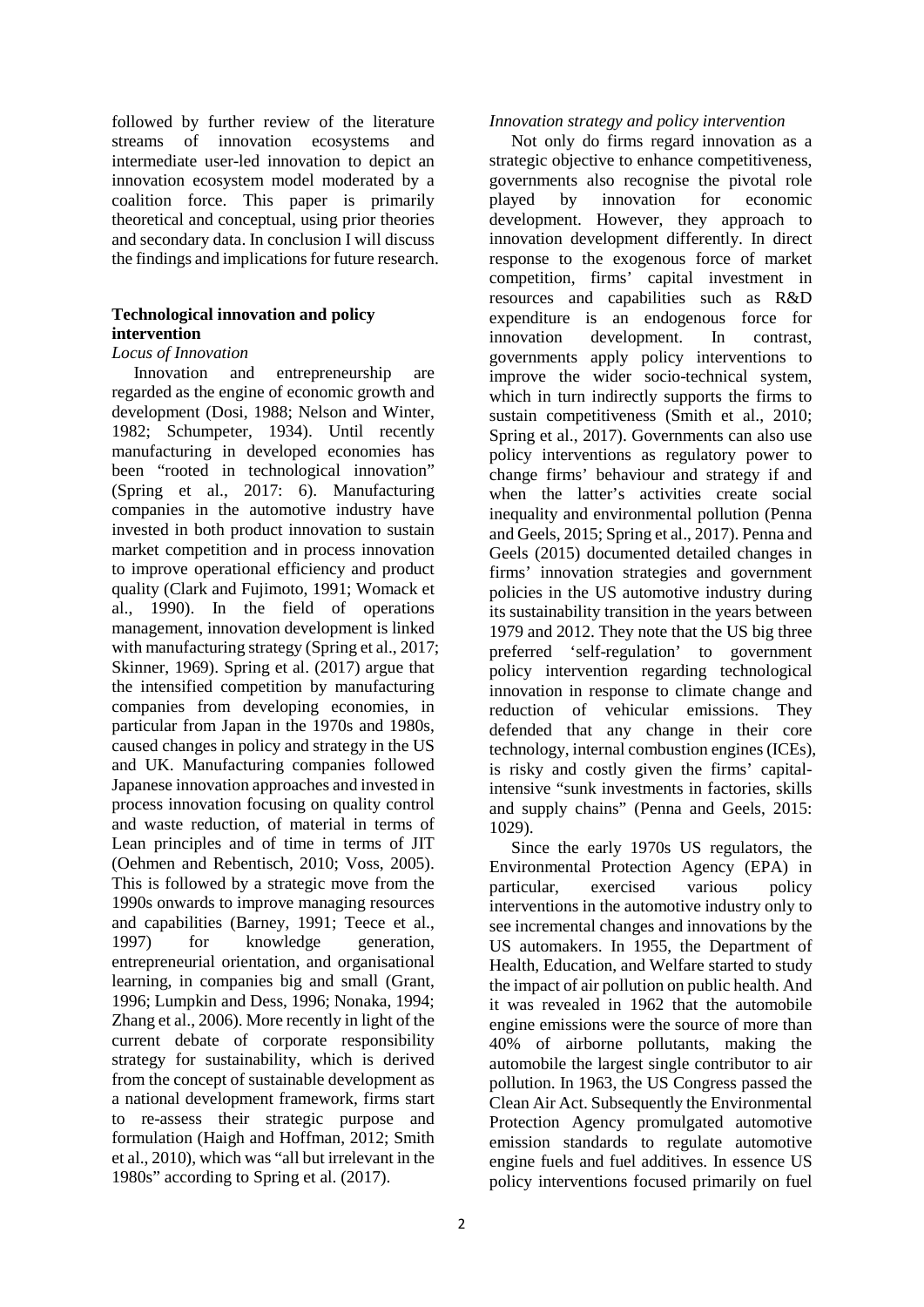economy, by measuring fuel consumption in unit of miles per gallon (mpg) following the Corporate Average Fuel Economy (CAFE) test procedure. An et al. (2007) report that in the US CAFE standard for passenger cars was set at 27.5mpg in 1985 and has since remained unchanged. Following the principle of publicprivate partnership (PPP), in 1993 the US government and the big three automakers formed an alliance, Partnership for a New Generation of Vehicles (PNGV), to develop more fuel-efficient vehicles. PNGV's aim was extremely ambitious with a technical target of achieving up to 80 mpg fuel efficiency between 1993 and 2003, almost three times the CAFE standard set in 1985. As a result of changes in political and economic circumstances in the United States, the 300 million US dollars programme failed to complete its term and was terminated in 2001.

Another broad approach to setting vehicle standards is from the European Commission. European policy goals aim to measure the reduction of  $CO<sub>2</sub>$  emissions from passenger vehicles in unit of grams of  $CO<sub>2</sub>$  equivalent per kilometre (g/km), following the New European Drive Cycle (NEDC) test procedure. The European Commission and members of the European Automotive Manufacturing Association (ACEA) concluded a voluntary agreement on vehicular  $CO<sub>2</sub>$  emissions in 1998 and set a target of 140 g/km by 2008. In 2009 a new regulation (EC Regulation No. 443/2009) became effective with a measure of  $CO<sub>2</sub>$ emissions reduction to 130 g/km by 2015, and 95 g/km by 2020 (Department for Transport, 2014).

Following the influential Stern Review (Stern, 2007) the U.K. government adopted a low-carbon agenda for economic growth and development. The UK government and the automotive industry formed a governmentbusiness partnership, similar to the US PPP mentioned above, whilst a New Automotive Innovation Growth Team (NAIGT) was established in 2008 (BERR, 2009). NAIGT envisaged Technology Roadmaps delineating U.K. low-carbon automotive technology innovation paths to 2040 and beyond. NAIGT (ibid.: 90) acknowledged that most vehicles in the U.K. could not meet the EU 2012 regulatory requirement of  $CO<sub>2</sub>$  emissions reduction to 130 g/km. Further, they proposed a new method to measure new car registration taking into consideration of the increasing use of

alternative fuels. Examining the evolutionary path of innovation in low-carbon automotive technologies, NAIGT compared emerging competing technologies for engine development such as battery-powered electric vehicles (BEVs), fuel cell vehicles (FCVs), hybrid electric vehicles (HEVs), and plug-in hybrid electric vehicles (PHEVs) against the conventional dominant Internal combustion engine vehicles (ICEVs).

Banister (2008) notes that in the UK the persuasion and promotion of using public transport, cycling and walking has not achieved the expectant result of reducing car dependence. Neither has incremental technological innovation in engine development and car design helped to reduce the accumulative  $CO<sub>2</sub>$ emissions. This is due in part to the fact that both travel distances and travel speeds have increased whilst travel time have remained for the most part constant in the cities (ibid.: 73).

Across the OECD countries, negotiations on flexible mechanisms for emissions reduction became intensified during and after the Kyoto conference in December 1997. In the words of the OECD, "although approximately one-third of all emissions from fossil fuel combustion are attributable to transport activity, OECD countries are struggling to find policies to effectively curb emissions from this sector." (OECD, 1998: 11)

As a latecomer in mass-production of automotive vehicles, China's automotive industry developed rapidly since the mid-1990s. In 1995 China produced 1.45 million vehicles in total including only 325,400 cars. In 2009 total output of automotive vehicles reached 13.8 million units taking over both Japan and the US as the largest automotive producing country in the world. China's vehicle stock grew from 16 million in 2000 to 154 million in 2014. However rapid industrial development has also caused increase in environmental degradation such as air pollution. By 2007 China overtook the U.S. as the world's largest  $CO<sub>2</sub>$  emitting country. Deteriorating air quality in many parts of the country in general, and in big cities in particular, pushed the government to revise their policy interventions and investment priorities. The government issued fuel economy standards in 2004 and revised in 2011 (Beijing Municipal Environmental Protection Bureau, 2014). In 2009, the government invested 5 billion yuan (\$806.5 million) in accelerating the scrappage of old inefficient vehicles. In 2012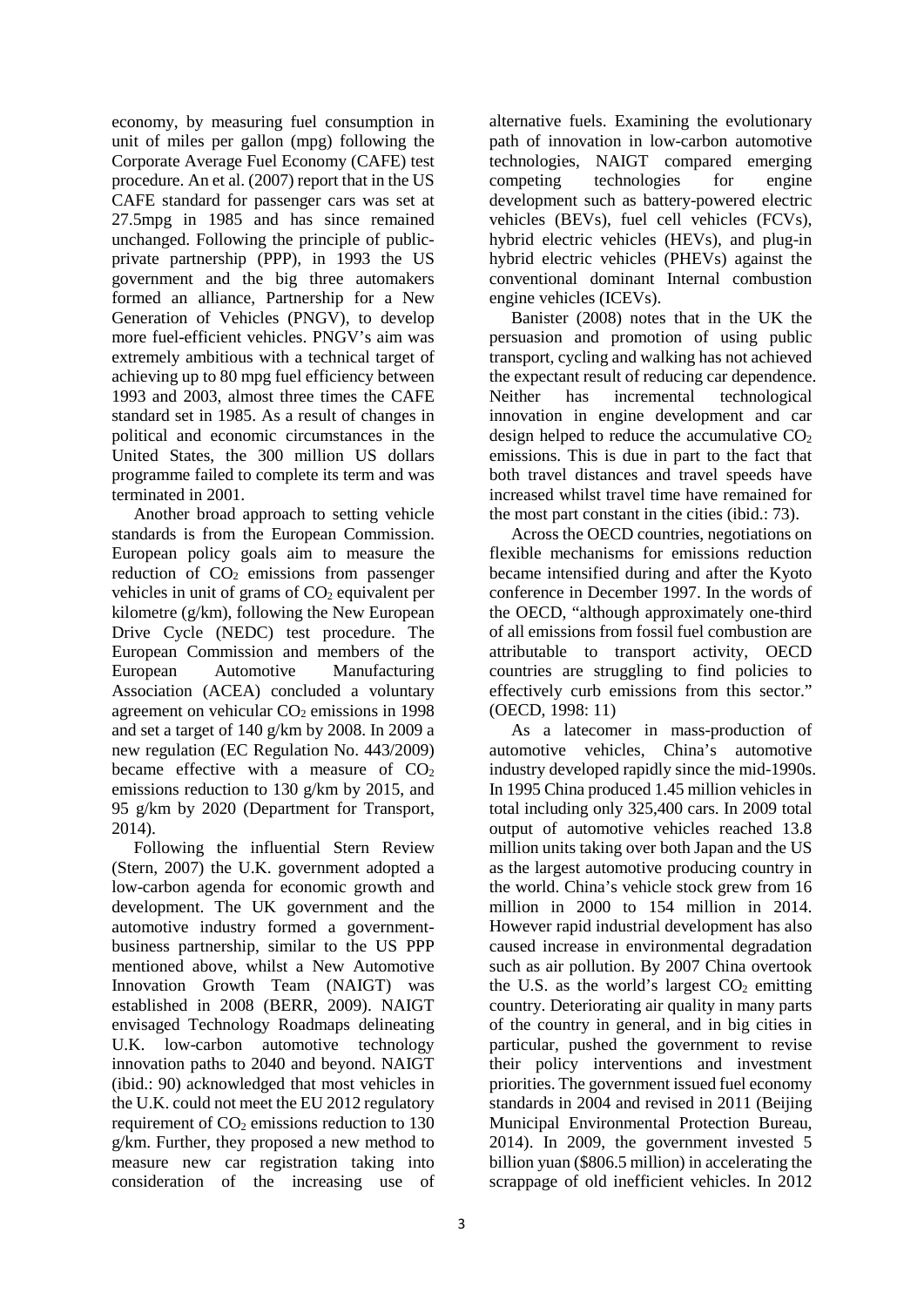the government promulgated the Industry Development Plan for Energy Saving and New Energy Vehicles (NEVs) to promote sales of battery electric vehicles and plug-in hybrid electric vehicles (Chinese State Council, 2012). In 2013 It was reported that China invested 275 billion US dollars over five years with a specific focus on mitigating smog and stimulating the development of China's low-carbon automotive technologies (The Economist, 2013).

#### *Vehicular CO2 emissions and climate change*

Notwithstanding the producers' investment in technological innovation and government policy interventions, at times with huge amount of financial support to the industry, the world witnessed a continuous trend of increase in  $CO<sub>2</sub>$ emissions, which largely contribute to climate change.

US total  $CO<sub>2</sub>$  emissions slightly increased from 4356.8 million tonnes in 1971 through 4823.6 million tonnes in 1990 to 5186.2 million tonnes in 2013. In contrast,  $CO<sub>2</sub>$  emissions from transport as percentage of total fuel combustion significantly increased from 25.3% in 1971 through 29.7% in 1990 to 33.2% in 2013.

While  $CO<sub>2</sub>$  emissions in China registered a very low level of 876.6 million tonnes in 1971, the speed of increase accelerated from the late 1990s till 2006 when China's  $CO<sub>2</sub>$  emissions surpassed the US', with a continuous increase to 10249.5 tonnes, accounting for 197.6% of the US figure. This is against the background in which  $CO<sub>2</sub>$  emissions from transport as percentage of total fuel combustion account for merely 7.5% in 2006 and 8.4% in 2013.

The newly published Synthesis Report (SYR) on Climate Change by the Intergovernmental Panel on Climate Change (IPCC, 2015) shows that there is increasing scientific evidence of anthropogenic impact on global climate change. Of particular concern are the continued increases of  $CO<sub>2</sub>$  emissions and  $CO<sub>2</sub>$  concentration in the atmosphere. The magnitude of annual  $CO<sub>2</sub>$  emissions was 30.3 gigatonnes in 2010 and the level of  $CO<sub>2</sub>$ concentration reached 400 parts per million (ppm) in 2013 (IEA, 2012; IPCC, 2013). Over the period of 23 years between 1990 and 2013 the level of  $CO<sub>2</sub>$  concentration rose from 353 ppm to 400 ppm giving it an average annual increase of 2.04 ppm/yr. The IPCC experts estimate with high confidence that about 50 percent of the cumulative  $CO<sub>2</sub>$  emissions

generated by human activities during the industrial period between 1750 and 2011 occurred in the last 40 years (IPCC, 2015: 45). Indeed, in the last 30 years we have seen marked increase in  $CO<sub>2</sub>$  emissions by some leading nations. As the leading industrialised country the US had been the largest  $CO<sub>2</sub>$ emission contributor until 2007, overtaken by China.

From the foregoing literature review and discussion, I construct an innovation model delineating the relationship between producers' innovation strategy and government policy interventions as shown in Figure 1 below.



### **Figure 1. Technological innovation and policy intervention**

As the model shows, manufacturing producer's innovation strategy is fundamentally rooted in technological innovation, initially aiming to satisfy users' needs. Users in this scenario consist of both end consumer users and intermediate users. When the use of producers' products generates environmental pollution such as  $CO<sub>2</sub>$  emissions, government will attempt to regulate the industry with policy interventions. As elaborated above, in market-based economies, policy interventions are likely to meet resistance from the producers lobbying for voluntary self-regulation. Even when producers and the government agreed to establish a public-private partnership, often the result cannot be satisfactory for various reasons, not least because of the changes in the very policy interventions the government initiated in the first place. As a result, the goals of meeting regulatory standards cannot be achieved within the timeframe, which in turn can be costly for the producers as well as the government.

Following Hienerth et al. (2014) I contend that the relative efficiency of innovation development by the intervention model is low.

*Proposition 1*: Efficiency of innovation development with a focus on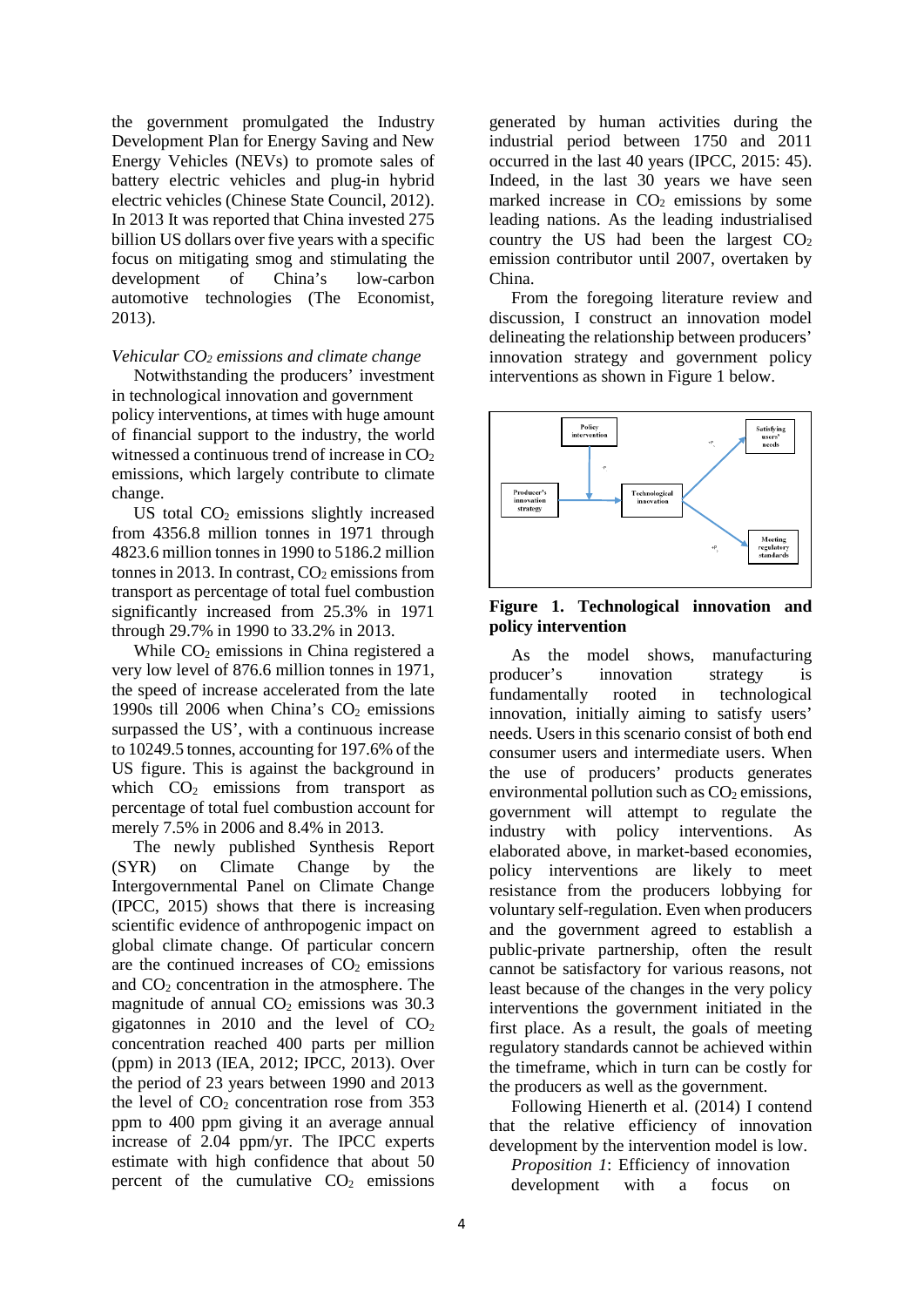technological innovation under policy intervention is low and more likely to cause negative response.

Due largely to producers' innovation strategy, which is technology-oriented, the goal of satisfying the end-users is prioritized over the responsibility to meet regulatory standards. Therefore I have the following two propositions:

*Proposition 2*: Producer's technological innovation is aimed at satisfying endusers' needs which help build positive relationship between the producer and the end-users.

*Proposition 3*: Caused by producer's negative response to policy intervention  $(P_1)$  producer is reluctant to implement strategies to meet regulatory standards, and therefore results in negative relationship.

Due to the lack of efficiency in the current model of innovation development we are motivated to seek for an alternative innovation model to foster positive relationships between partners involved in achieving sustainability transition.

# **Innovation ecosystems and stakeholder coalition**

*Innovation ecosystems and intermediate users* Innovation ecosystem is a system comprising a large number of actors and resources that interdependently contribute to innovative activities (Adner and Kappor, 2010). Firms compete increasingly in a more globalised economy and open networks of knowledge generation, any innovative activity in an organisation, be it new product development or new process development, cannot take place alone. The external changes put pressure on the organisation, the focal firm, to innovate. The focal firm needs to understand its interdependent relationships with other firms (actors) in the network. Without embedding itself within an ecosystem of interdependent collaboration, the focal firm cannot succeed in any innovative activities and articulate feasible value propositions to customers (Talmar et al., 2018). Gomes et al. (2018) note that there are some similarities between the concept of innovation ecosystems and that of national innovation systems (Freeman, 1995; Lundvall,

1992; Nelson, 1993), and sectoral systems of innovation (Breschi and Malerba, 1997; Smith and Zhang, 2014). In all systems of innovation at various levels, actors, networks, and institutions are key elements. Although all actors are regarded as key players for change, the systems of innovation frameworks cannot help identify the initial driver moving the systems. Theoretical development in innovation ecosystems place focal firms at the centre of innovative changes. Further, research on sustainable entrepreneurship also sheds light on this critical debate (Dean and McMullen, 2007; York and Venkataraman, 2010; Zhang, 2018). The process of entrepreneurial discovery (Kirzner, 1997; Shane and Venkataraman, 2000) emphasises three interrelated concepts of the entrepreneurial role, the role of discovery, and rivalrous competition. On the role of entrepreneur, Kirzner notes that entrepreneurs possess natural alertness to possible opportunities. In addition, knowledge or knowledge base is critical during the discovery process (Hayek, 1948). It is the process of entrepreneurial opportunity creation (Aldrich and Fiol, 1994; Sarasvathy, 2001) that sustainable entrepreneurs contribute to creating new knowledge, new businesses and new markets for sustainability-oriented products and services.

In addition, within the literature on innovation, von Hippel's (1986) research shows the critical contribution by product lead users in the producers' innovation development. He argues that lead users can "serve as a needforecasting laboratory" (ibid.: 791). Further, Bogers et al. (2010) differentiate users into two groups, one group of end-consumer users and the other intermediate users. They define the former as consumers who use the products to satisfy their personal needs, whereas the latter as business users who use the products as inputs to their own production processes (ibid.: 857). The concept of intermediate users as innovators is pertinent to my research on sustainable mobility but the scope of inference is rather limited. I argue that the literature on innovation ecosystems will enhance our conceptual development.

As elaborated above, automotive producers' reactive response to government policy interventions and slow progress of innovation development in the market for sustainable mobility products has rendered market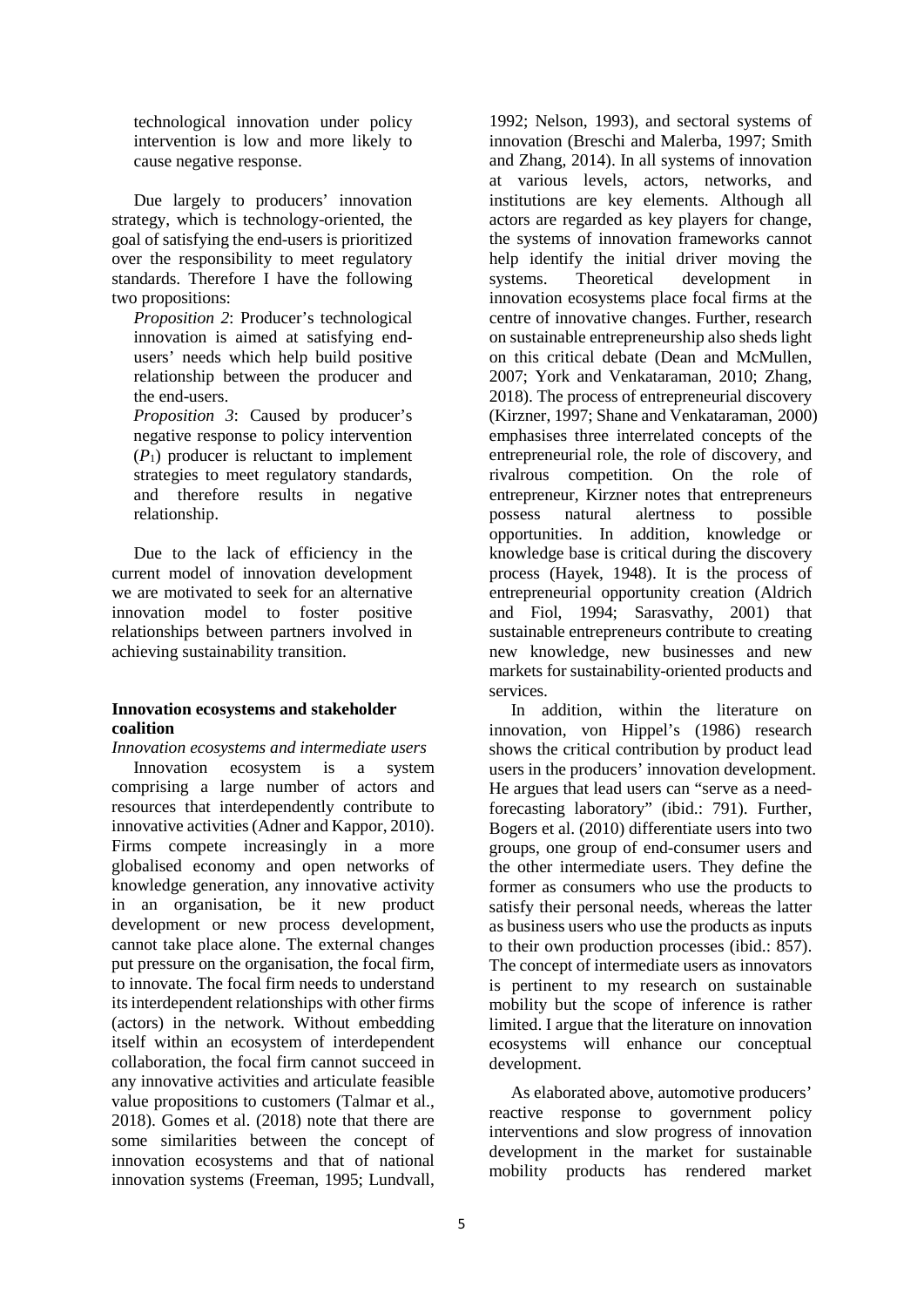opportunities for sustainable entrepreneurs in the transport sector. Pure electric cars designed and arguably mass-produced by Tesla Motors are to cause disruptions to the more conservative automotive industry. Capital investment in Tesla Motors is significant and a 350 million US dollars loan-guarantee was provided to Tesla in 2009 from the Department of Energy. The innovation efficiency debate remain unanswered.

The anticipated disruptive impact has not been materialised due to a number of reasons, amongst them range anxiety is one. And some initiative solutions have taken place. In the US there were more than 6,000 public charging stations in 2013. In addition, some private companies provided their employees with free charging spaces (van den Steen, 2015). This change of business model involving various stakeholders, be it public or private, is an innovation in its own right. Furthermore, it is argued that for electric vehicle drivers 'range anxiety' is a barrier of psychological fear rather than a real travel constraint. According to the 2009 data from the US Department of Transportation the average trip was less than 10 miles, with less than 1% of trips exceeding 100 miles (van den Steen, 2015). Therefore changing motorists' behaviour and adopting multimodal transport systems are as important as investing in the development of new technologies to expand the driving range.

In reviewing and researching on sustainable mobility I have been inspired by some new initiatives taken by some unlikely actors and networks of actors in the transport sector. Insights from my teaching, research, and editorial experience on sustainable mobility and smart urban networks inspired my theoretical and conceptual development in this paper.

Last mile delivery service is to change the way in which goods are transported. Goods have been hitherto transported using heavy goods vehicles (HGVs) into cities and urban environment, which causes significant level of congestion and air pollution. The design, planning and provision of last mile delivery systems in cities and densely populated areas using alternative modes of transportation such as EVs will help in no small measure reduce congestion and pollution at local and national levels. In a similar vein, vehicle sharing by commuters in urban centres will also achieve the same effect for urban office workers as last mile delivery services do for goods delivery.

A number of entrepreneurial logistic firms in the UK have just started to make such innovative changes in multimodal transport systems and drivers' behaviour. They are small entrepreneurial businesses with passionate leadership for sustainable transport solutions and innovations. Being small in size, as in any small business, the companies face severe challenges of resource constraints. The sustainable entrepreneurs use the knowledge and skills base, accumulated in the sector from the past experience, to augment an innovation ecosystem and develop networks of stakeholders including existing and potential customers, suppliers, and local authorities. As a result, unlikely stakeholder coalitions have been formed in the innovation ecosystem, to many parties' surprise including the entrepreneurs themselves. Nonetheless, as lowcarbon vehicles require heavy capital investment, both companies are faced with a critical question: How can they grow the economies of scale to become competitive in the emerging market? To help answer this question, I have developed a conceptual framework, a coalition-led intermediate user' innovation ecosystem as shown in Figure 2, as Banister (2008: 79) envisaged that car users significantly change their behaviour and a network of stakeholder coalitions develops, including "specialists, researchers, academics, practitioners, policy makers and activists".



### **Figure 2. Innovation ecosystem and stakeholder coalition model**

In the proposed model, the driving force of the innovation ecosystem are the intermediate users of producers' products. This is not because they can become a need-forecasting laboratory as delineated by Borger et al. (2010), but more critically they can help form a stakeholder coalition as an initial force or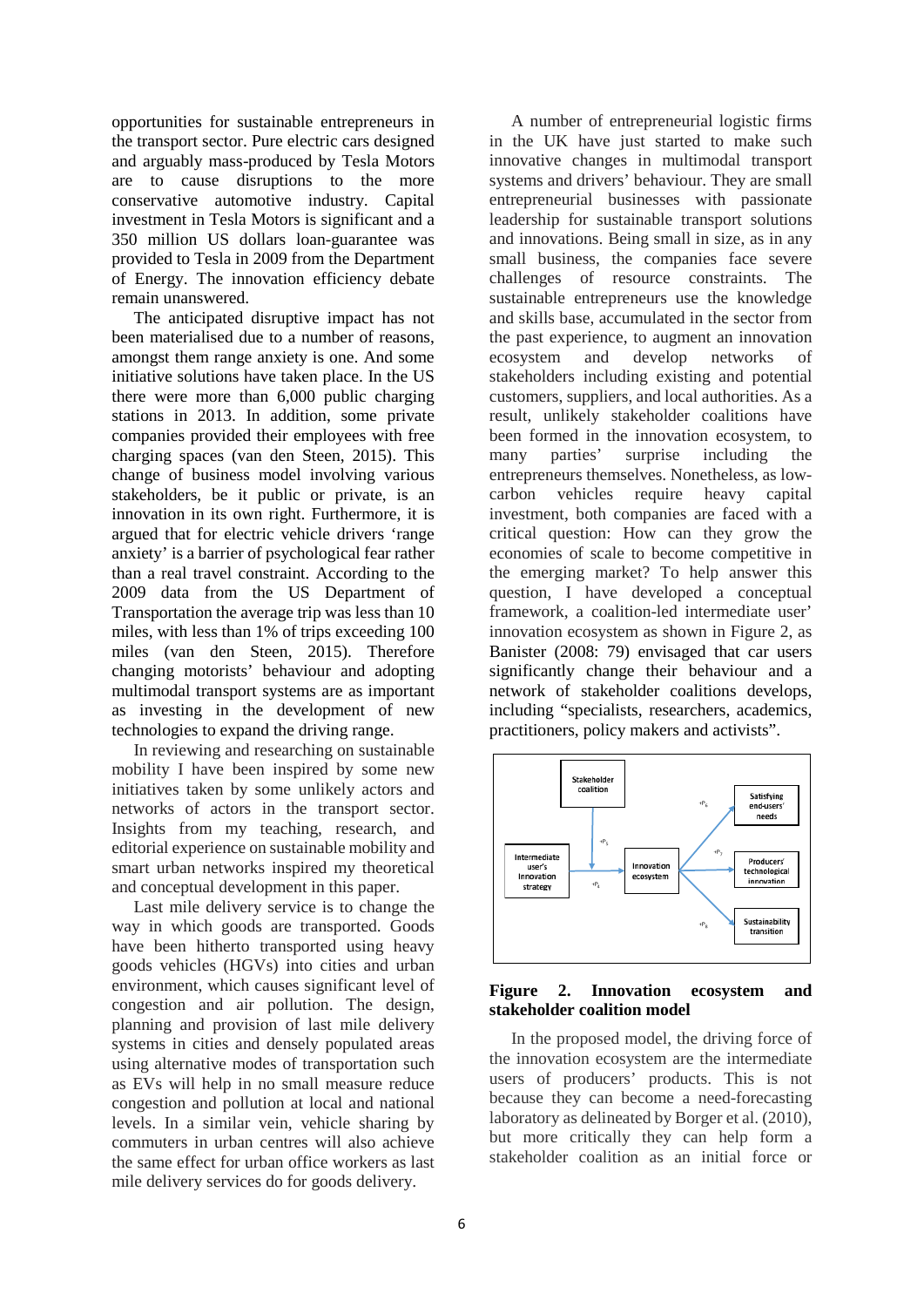catalyst, leading to the formation of an innovation ecosystem.

*Proposition 4*: Intermediate user's innovation strategy aims to create an innovation ecosystem for sustainable mobility by forming a stakeholder coalition.

*Proposition 5*: Stakeholder coalition contribute positively to the innovation ecosystem because of their strategic goal alignment.

The augmented innovation ecosystem will perform three functions simultaneously: (1) satisfying the end-consumer users' needs; (2) helping the producers to engage in costeffective innovation development; and (3) ultimately accomplish the transition to sustainability as a complete system. Therefore,

*Proposition 6*: The augmented innovation ecosystem satisfies the endconsumer users' needs with value-added cost benefit.

*Proposition 7*: The augmented innovation ecosystem will help producer's technological innovation development with increased efficacy than in the policy intervention model.

*Proposition 8*: The augmented innovation ecosystem will help achieve the desired sustainability transition.

We note that in the user-led coalition one missing actors are the vehicle producers and large logistics companies. This is so in this research context because the focus is on small sustainable entrepreneurial firms. And it is revealed that it is one of the great challenges facing the sustainable entrepreneurs to persuade them join the coalition. This is also a future research direction.

If Tesla and other EV automakers can join force to manufacture low-carbon vehicles at a much lower cost for last mile delivery services companies and urban car sharing services providers to purchase, the 'range anxiety' will be conveniently eliminated. At the same time production costs can also be markedly reduced. By the same token, large logistics companies such as DHL can also contribute to innovation ecosystems on sustainable mobility by joining the coalition to help small goods delivery companies to embark on a healthy growth trajectory, which in turn will help the large companies to generate more innovative services through a positive feedback loop.

# **Discussion and contribution**

In this paper I have attempted to compare two alternative models of innovation. In the first part I have elaborated an innovation model with a focus on technological innovation and policy intervention. I conceptualise the model in the context of developing low-carbon propulsion technologies to help reduce  $CO<sub>2</sub>$ emissions, which contribute to global climate change. This is an important subject for discussion given the recent conclusion from IPCC's scientific panel that there is increasing scientific evidence of anthropogenic impact on global climate change (IPCC, 2015). Of particular concern are the continued increases of  $CO<sub>2</sub>$  emissions and  $CO<sub>2</sub>$  concentration in the atmosphere. I have used data from the World Bank and other national and international bodies to show that China and the US are major contributors in this regard and for this reason I have chosen the two countries for comparison in the first part. The US automotive producers are one of the oldest as well as technologically most competitive players in the world. Technological innovation has been the root of their competitiveness. From the 1970s onwards they have been bargaining with the US regulators, represented by the EPA, to reinforce their technological advantages with technological innovation, primarily on fuel efficiency. In so doing they have managed to avoid committing their R&D investment in more radical innovations for the development of low-carbon propulsion products. Although the relationship between the Big Three and the regulators remain more negative than positive, the resultant innovative products satisfied the end-users in terms of quality, fuel consumption, and driving experience.

In stark contrast, Chinese automotive producers are relatively late-comers in both production and design. Along with China's rapid economic development since the mid-1990s, its automotive industry grew from producing 1.45 million vehicles in 1995 to becoming the largest automotive producing country in the world with outputs of 13.8 million units in 2009 taking over both Japan and the US. China's vehicle stock grew from 16 million in 2000 to 154 million in 2014.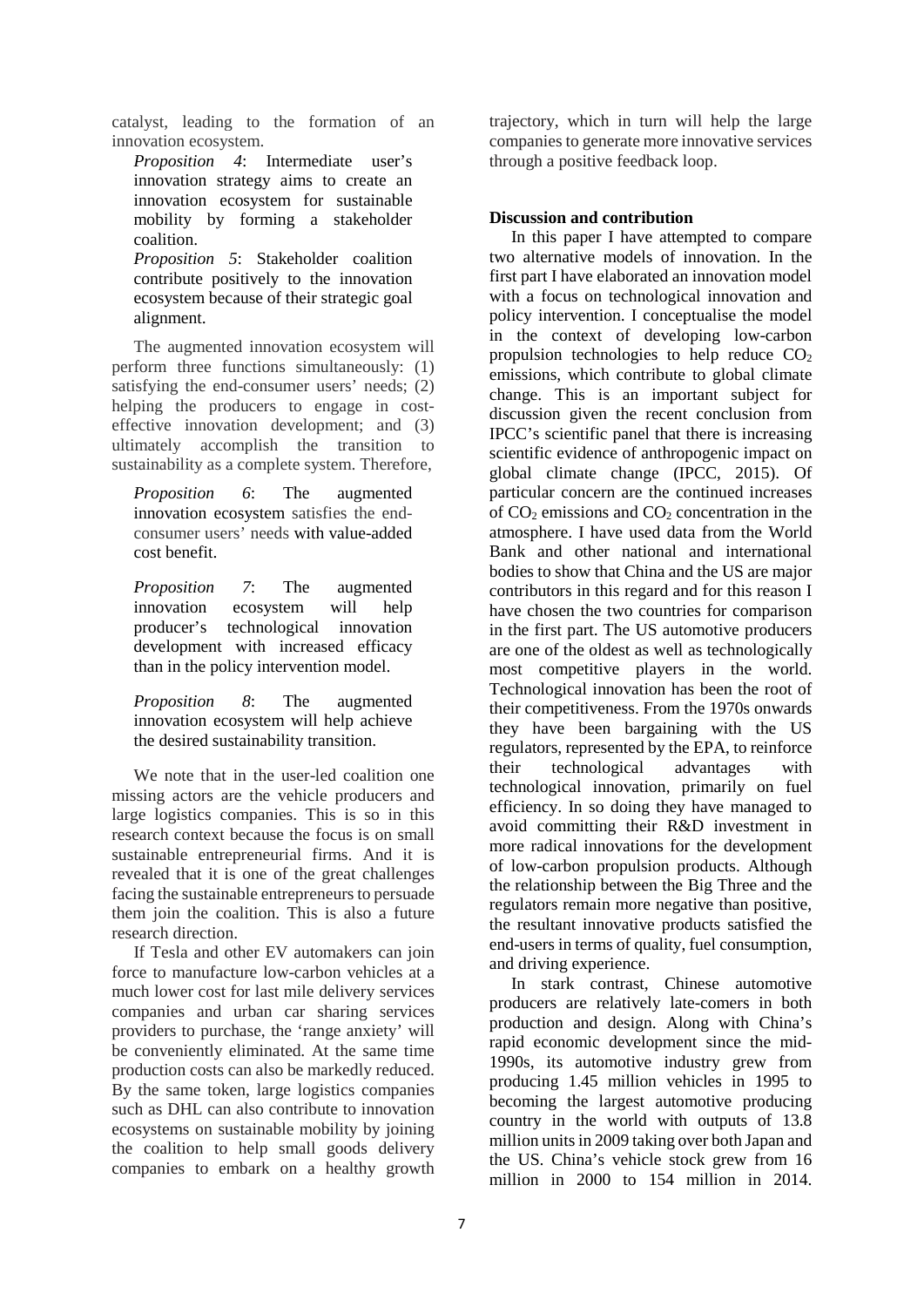Consequently, rapid industrial development has also caused increase in environmental degradation such as air pollution. Data show that China overtook the U.S. as the world's largest  $CO<sub>2</sub>$  emitting country in 2007. Chinese government promulgated policies and standards to regulate the sector's industrial development, in a similar manner of the US policy interventions. In addition, the governments, at both the national and the local levels, invested in technological innovation such as the Industry Development Plan for Energy Saving and New Energy Vehicles (NEVs) to promote sales of battery electric vehicles and plug-in hybrid electric vehicles (Chinese State Council, 2012). It is again not unlike the US approach to technological innovation. Without a new approach to innovation for sustainable mobility, I contend that neither China nor the US will succeed in decarbonisation in the transport sector.

In the second part of my conceptualisation, I have proposed an alternative approach to innovation, which is innovation ecosystem driven by intermediate users. The intermediate users help augment an innovation ecosystem at the centre of innovative activities, supported by a stakeholder coalition. Moreover, the coalition is primarily formed by various stakeholders related to an industry sector or a small number of related sectors. Using recent development of entrepreneurial firms in the UK I demonstrate the feasibility and applicability of the new approach to achieve the transition to sustainability in the context of low-carbon vehicle development, decarbonisation of the transport sector, and design of smart cities, not only in the UK, but also replicable to China and the US.

Two limitations are present in this paper. One is that the paper and my research remain at the early conceptual stage. It is my hope that this paper will generate critical discussion on this important topic with colleagues in the same field and to invite constructive feedback my further conceptual and theoretical development. The other is the national context. In comparison to China and the US, UK is a relatively small country in geographical terms. Applying the innovation model to large cities in China and the US may be problematic without revision and adaptation.

# **References**

Adner, R. and Kapoor, R. (2010). Value creation in innovation ecosystems: How the structure of technological interdependence affects firm performance in new technology generations. *Strategic Management Journal* 31: 306-333.

An, F., Gordon, D., He, H., Kodjak, D. and Rutherford, D. (2007). *Passenger Vehicle Greenhouse Gas and Fuel Economy Standards*, The International Council on Clean Transportation (ICCT), Washington, DC. Banister, D. (2008). The sustainable mobility paradigm. *Transport Policy* 15: 73–80. Barney, J. (1991). Firm resources and sustained competitive advantage. *Journal of Management* 17: 99-120. Beijing Municipal Environmental Protection Bureau (2014). *PM2.5 Source Apportionment in Beijing*. Beijing, China. Bogers, M., Afuah, A. and Bastian, B. (2010). Users as innovators: A review, critique, and future research directions. *Journal of Management* 36(4): 857-875. Breschi, S. and Malerba, F. (1997). Sectoral innovation systems: Technological regimes, Schumpeterian dynamics and spatial boundaries, in Edquist, C. (ed.) *Systems of Innovation: Technologies, Institutions and Organisations,* Pinter, pp.130-156. Chinese State Council (2012). *Industry Development Plan for Energy Saving and New Energy Vehicles*. Beijing, China. Clark, K. and Fujimoto, T. (1991). *Product development performance: Strategy, organization, and management in the world auto industry.* Boston, MA: Harvard Business School Press. Cooke, P., Uranga, M. and Etxebarria, G. (1998). Regional systems of innovation: An evolutionary perspective. *Environment and Planning A* 30: 1563 – 1584. Department for Business Innovation & Skills (2009), *Government Response to the New Automotive Innovation and Growth Team Report*, November 2009, BIS, London, published by TSO, Norwich, UK. Department for Business, Enterprise & Regulatory Reform (2009), *An Independent Report on the Future of the Automotive* 

*Industry in the UK*, New Automotive Innovation and Growth Team (NAIGH), May 2009, BERR, London.

Department for Transport (2014) "Cars and carbon dioxide", DfT VCA online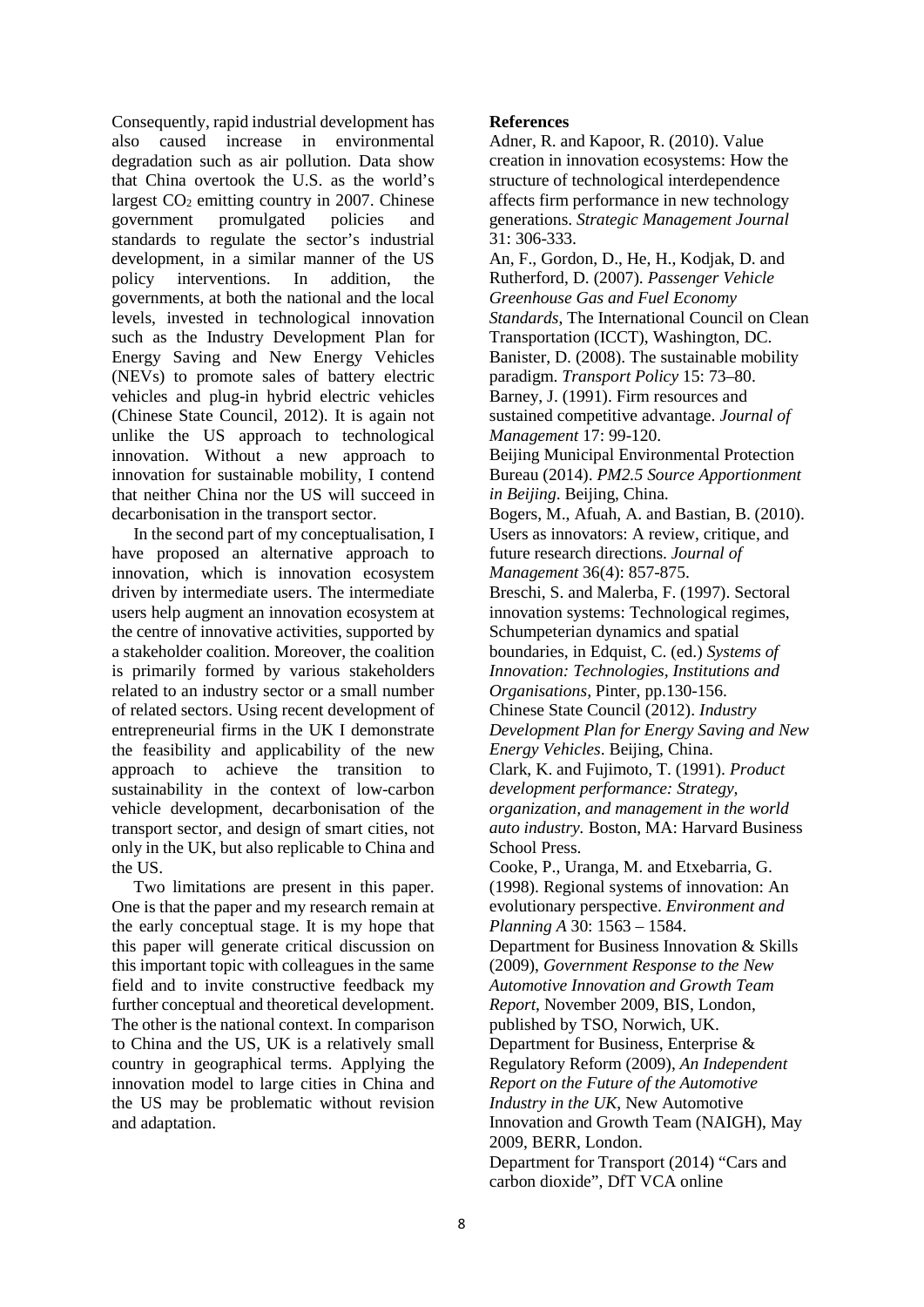Dosi, G. (1988). Sources, procedures and microeconomic effects of innovation. *Journal of Economic Literature* 26 (3): 1120–1171.

Edquist, C. (1997). *Systems of Innovation: Technologies, Institutions and Organisations.*  London: Pinter.

European Commission (2012). *Reducing emissions from transport*. European Commission

Freeman, C. (1995). The National System of Innovation in Historical Perspective. *Cambridge Journal of Economics* 19: 5–24.

Gawer, A. and Cusumano, Mi. (2014). Industry platforms and ecosystem innovation. *Journal of Production Innovation Management*, 31: 417- 433.

Gomes, L., Facin, A., Salerno, M. and Ikenami, R. (2018). Unpacking the innovation ecosystem construct: Evolution, gaps and trends. *Technological Forecasting & Social Change*, 136: 30-48.

Haigh, N. and Hoffman, A. (2012), "Hybrid organizations: The next chapter of sustainable business", *Organizational Dynamics*, 41, 126- 134.

Hienerth, C., von Hippel, E. and Jensen, M.B. (2014). User community vs. producer innovation development efficiency: A first empirical study. *Research Policy* 43: 190-201. IEA (2012). *CO2 Emissions from Fuel Combustion*, IEA Statistics, International Energy Agency, Paris.

IPCC (2015). *Climate Change 2014: Synthesis Report*. *Contribution of Working Groups I, II and III to the Fifth Assessment Report of the Intergovernmental Panel on Climate Change.*  IPCC, Geneva, Switzerland.

Jacobides, M., Cennamo, C. and Gawer, A. (2018). Towards a theory of ecosystems. *Strategic Management Journal*, 39, 2255- 2276.

Jacobsson, S. and Bergek, A. (2004). Transforming the energy sector: the evolution of technological systems in renewable energy technology. *Industrial and Corporate Change* 13(5): 815–849.

Lumpkin, G. and Dess, G. (1996). Clarifying the entrepreneurial orientation construct and linking it to performance. *Academy of Management Review* 21(1): 135–172.

Lundvall, B-A. (1992). *National Innovation Systems: Towards a Theory of Innovation and Interactive Learning*, London: Pinter.

Nelson, R. (1993). *National Innovation Systems: A Comparative Analysis*. New York and Oxford: Oxford University Press. Nelson, R. and Winter, S. (1982). *An Evolutionary Theory of Economic Change*. Cambridge, MA: Harvard University Press. Oehmen, J. and Rebentisch, E. (2010). *Waste in Lean Product Development.* Cambridge, MA: MIT Press. Penna, C. and Geels, F. (2015). Climate change and the slow reorientation of the American car industry (1979-2012): An application and extension of the Dialectic Issue LifeCycle (DILC) model. *Research Policy* 44: 1029-1048. Schumpeter, J. (1934) *The Theory of Economic Development*, Harvard University Press, Cambridge, MA. Skinner, W. (1969). Manufacturing - missing link in corporate strategy. *Harvard Business Review* (May-Jun): 136-145. Smith, A., Vob, J. and Grin, J. (2010). Innovation studies and sustainability transitions: The allure of the multi-level perspective and its challenges. *Research Policy* 39: 435-448. Smith, D. and Zhang, M. (2014). Linking, leveraging and learning: Sectoral systems of innovation and technological catch-up in China's commercial aerospace industry. *Global Business and Economics Review* 16(4): 349-368. Spring, M., Hughes, A., Mason, K. and McCaffrey, P. (2017). Creating the competitive edge: A new relationship between operations management and industrial policy. *Journal of Operations Management* 49-51: 6- 19. Stern, N. (2007). *The Economics of Climate Change: The Stern Review*. Cambridge, UK: Cambridge University Press. Talmar, M., Walrave, B., Podoynitsyna, K., Holmström, J. and Romme, A. (2018). Mapping, analyzing and designing innovation ecosystems: The Ecosystem Pie Model. *Long Range Planning* Teece, D., Pisano, G. and Shuen, A. (1997) Dynamic capabilities and strategic

management. *Strategic Management Journal* 18: 509–533.

Van den Steen, E. (2015). Tesla Motors. *Harvard Business School Case* 714-413, the Case Centre. Cranfield University, UK.